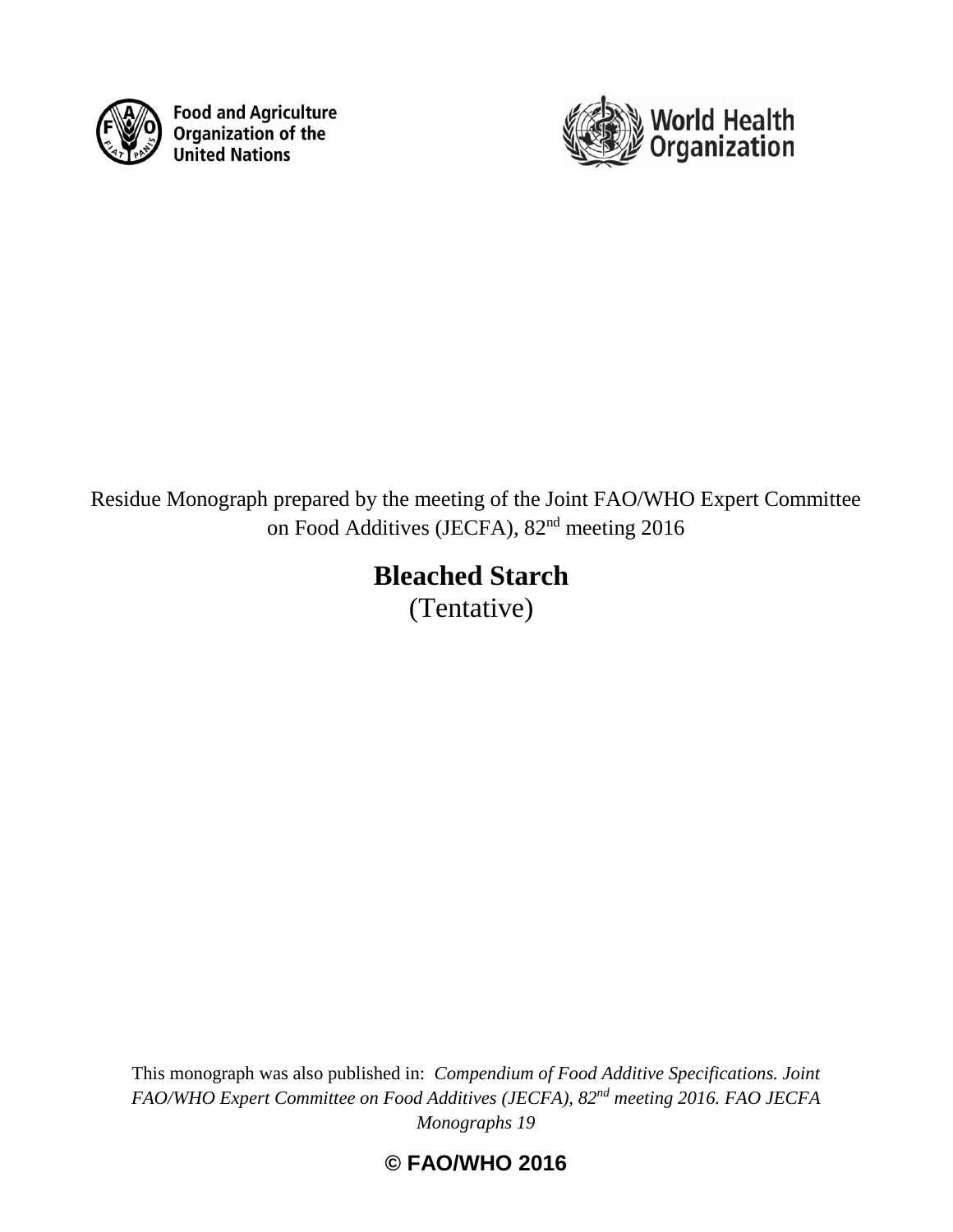## **BLEACHED STARCH** (TENTATIVE)

*Prepared at the 82nd JECFA (2016) and published in FAO JECFA Monograph 19 (2016), superseding specifications for Bleached starch included in the specifications for Modified starches prepared at the 79th JECFA (2014), published in FAO JECFA Monographs 16 (2014). An ADI "not specified" was established at the 26th JECFA (1982).*

*Information is required on:*

• *Typical levels of residual reagents or byproducts*

### **SYNONYMS** INS No. 1403

DEFINITION Starch is a carbohydrate polymer consisting of a large number of glucose units linked together primarily by alpha 1-4 glucosidic bonds. The starch polymers come in two forms: linear (amylose) and branched through alpha 1-6 glucosidic bonds (amylopectin), with each glucose unit possessing a maximum of three hydroxyls that can undergo chemical substitution. Bleached starch is a modified starch. It is obtained by treatment of food

starch, in accordance with good manufacturing practice, with peracetic acid and/or hydrogen peroxide, or sodium hypochlorite or sodium chlorite, or sulfur dioxide or alternative permitted forms of sulfites, or potassium permanganate or ammonium persulfate. The change is essentially in the colour only. Reagents are either removed or limited to technically unavoidable levels.

Bleached starch may additionally be subjected to acid, alkali or enzyme treatments in accordance with good manufacturing practices.

C.A.S number 977075-42-5

**DESCRIPTION** White or nearly white powder or granules or (if pregelatinized) flakes, or amorphous powder or coarse particles.

**FUNCTIONAL USES** Thickener, stabilizer, binder, emulsifier

### **CHARACTERISTICS**

IDENTIFICATION

| Solubility (Vol. 4) | Insoluble in cold water (if not pre-gelatinized); forming typical      |
|---------------------|------------------------------------------------------------------------|
|                     | colloidal solutions with viscous properties in hot water; insoluble in |
|                     | ethanol.                                                               |

- Microscopy Passes test See description under TESTS
- Iodine stain Passes test See description under TESTS

### **© FAO/WHO 2016**